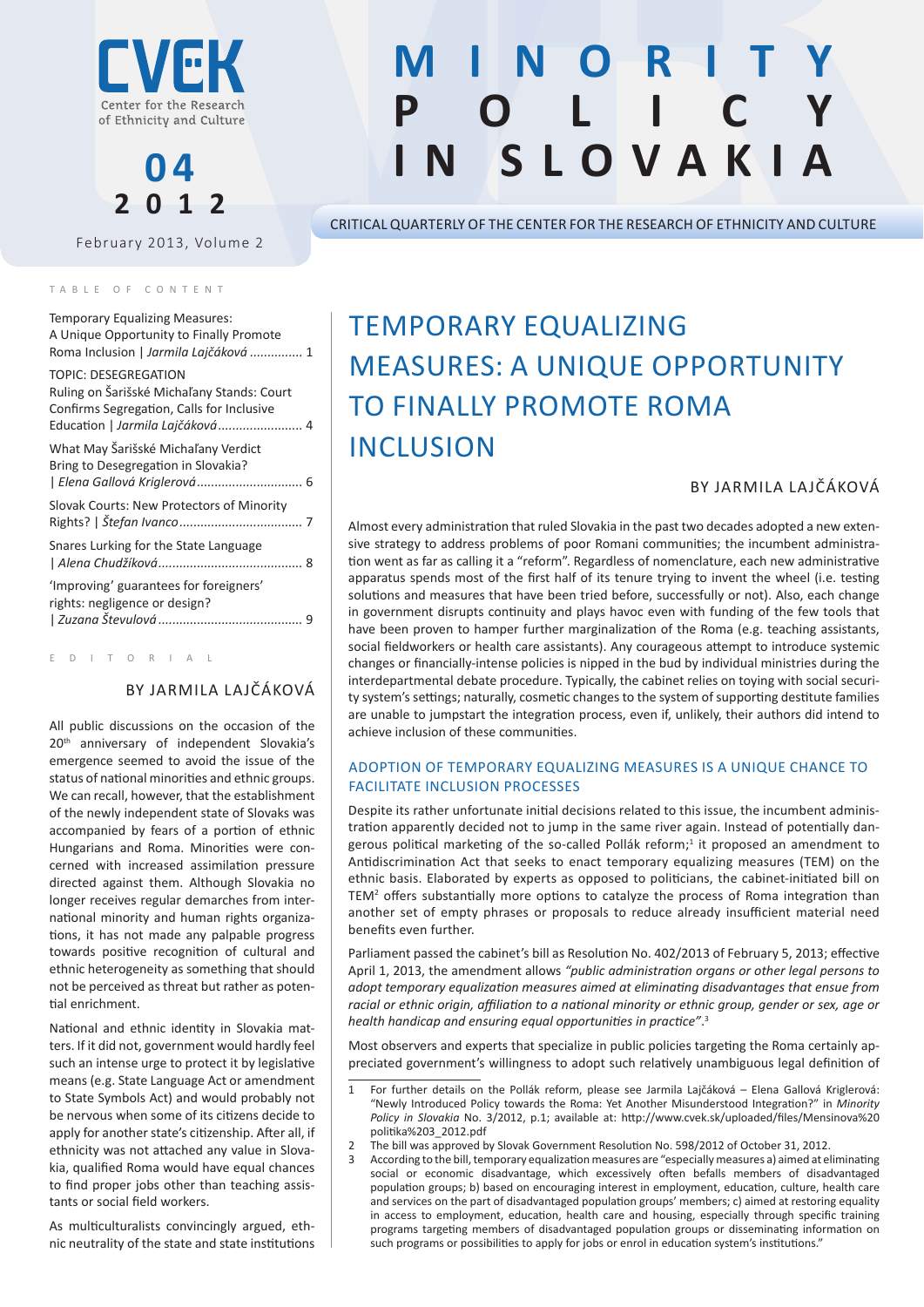is a myth. Government actively promotes Slovaks' national identity through supporting their language and culture by a variety of tools that range from printing literature or history textbooks, celebrating memorable days or erecting various monuments in public places (e.g. the statue of Svätopluk at the Bratislava Castle). As Alena Chudžíková points out in her article on enforcing State Language Act, the problem is not support of Slovak language and culture as such but rather its excessive intensity. We believe this intensity ensues directly from the feeling of threat allegedly posed by minorities, including immigrants as discussed in an article by Zuzana Števulová. As I argued in past issues of *Minority Policy in Slovakia*, this myth of threat is construed by political elites who aim to score political points. Apparently, the population's resistance to such manipulation has not yet reached the critical mass. Political elites, moreover, control the institution that is crucial to (re)producing the myth – education system.

It would be hypocritical to endorse (overtly or latently) efforts aimed at strengthening the dominant population group's ethnicity while ignoring the fact that affiliation to a minority is often the main reason for discrimination. As the article discussing temporary equalization measures (a pendant of affirmative action in Slovakia) points out, many countries have relatively successfully opted for affirmative action or other forms of positive action as one of the most effective method of remedying social inequalities. Although affirmative action policies are not without its problems, they represent a standard and well-tested tool of creating opportunities for minority members. Ideally, affirmative action transfers a share of power, prestige and prosperity that has been disproportionately accumulated by the dominant population group. A clear legislative regulation and well-thought-out implementation of temporary equalization measures gives the incumbent administration a unique opportunity to make substantial progress in the field of integrating the Romani minority in particular. Instead of pointless and harmful marketing of the recent reform of policies vis-à-vis the Roma for which the new government plenipotentiary for Romani communities apparently lacks capacity as well as authority, it seems more appropriate to spend energy on time-tested solutions, although they are not likely to score political points.

The roots of anti-Hungarianism, anti-Gypsism or xenophobia among teenagers and their parents may be found in education system's failure to promote perception of all people as equal human beings regardless of their complexion, name or mother tongue. That is why we sincerely welcomed the recent verdict issued by the Regional Court in Prešov in the case involving racial segregation at one primary school, which is also examined in this edition.

Dear readers, I hope that the latest edition of our quarterly offers thought-provoking reading that will inspire you to contemplate dissimilarity in a way that is different from notorious phrases about a thousand-year oppression of the Slovak nation.

I wish you a pleasant time.

>>TEMPORARY EQUALIZING MEASURES: A UNIQUE OPPORTUNITY TO FINALLY PROMOTE ROMA INCLUSION

TEM, which is known as *affirmative* or *positive action* in English. Over the past decade, adoption of this measure has been hindered not only by conservative politicians but also by the legally confusing interpretation of the equality principle by the Constitutional Court.<sup>4</sup> In a number of countries, affirmative action measures have been adopted in order to equalize chances to participate on the labour market or in education system for historically disadvantaged population groups such as ethnic or racial minorities or women.

#### Material vs. Formal Equality

The basic philosophy of TEM is substantive equality, a principle according to which equal treatment may not always imply identical treatment of all people.<sup>5</sup> Equal treatment takes into account individuals' different context, situation in which they are and especially the nature of disadvantages facing them.

For instance, real opportunities of a female job applicant who grew up in a poor Romani settlement are essentially lower compared to those

of her female peer who was born to a Slovak family from a nearby village. It is very likely that she was placed in a special school as a child, either because of her ethnicity, her language or her family's very modest standard of living. Compared to her non-Romani peer, she had to expend substantially greater effort on acquiring equal education or qualifications; but even though she has succeeded, there is still a fair chance that personnel officers of the hiring company or

*"The basic philosophy of temporary equalizing measures is substantive equality, a principle according to which equal treatment may not always imply identical treatment of all people. Equal treatment takes into account individuals' different context, situation in which they are and especially the nature of disadvantages facing them."* 

organization who assess her job application will be prejudiced. Also, her chances to get the job may be significantly lower due to intense gender stereotypes and expectations related to a different role of the woman in poor Romani communities compared to that of the woman in majority society. The principal ambition of TEM is to equalize this Romani woman's chances to get the job or, better yet, to acquire the necessary education and qualifications or eliminate the negative effects of widespread prejudices even before she arrives to do the job interview.

Substantive equality is different from formal equality, which is blind to existing or past wrongs and disadvantages. TEM may be based on a combination of ethnic, social and gender criteria. They may take on the form of tuitions, scholarships, preferential treatment in admission to secondary schools and universities, programs aimed at supporting creation of new jobs or quotas for disadvantaged population groups in public procurement.

### Inspiring Experience from Abroad

Other countries' experience shows that affirmative action measures are effective in helping members of disadvantaged population groups create a middle class. For instance, *The Shape of the River*, one of the most complex studies examined affirmative action measures focused on Afro-American and Caucasian students during and after their stud-

<sup>4</sup> For further details on the Constitutional Court's problematic ruling of 2005, please see Jarmila Lajčáková (ed.): *Menšinová politika na Slovensku v roku 2011: Výročná správa* [Minority Policy in Slovakia in 2011: An Annual Report], (Bratislava: CVEK, 2012), pp.59-91.

<sup>5</sup> For further details, please see two concepts of equal opportunities and equal outcome, namely *Dočasné vyrovnávacie opatrenia podľa Dohovoru o odstránení všetkých foriem diskriminácie žien* [Temporary Equalization Measures According to the Convention for the Elimination of All Forms of Discrimination against Women], an analysis prepared for Freedom of Choice 2012; available at: http://moznostvolby.files.wordpress. com/2012/09/doc48dasnc3a9-osobitnc3a9-opatrenia-podc4beamedzinc3a1rodnc3a9ho-dohovoru-na-odstrc3a1nenie-vc5a1etkc3bdchforiem-diskriminc3a1cie-c5beien-a-moc5benosti-ich-prijc3admania-na. pdf; and *Dočasné vyrovnávacie opatrenia: Medzinárodný a ústavný rámec s návrhom legislatívnej úpravy* [Temporary Equalization Measures: International and Constitutional Framework and Proposed Legislative Bill], (Bratislava: Milan Šimečka Foundation, 2007); available at: http:// www.nadaciamilanasimecku.sk/fileadmin/user\_upload/dokumenty/Do\_\_ asn\_\_\_vyrovn\_\_vacie\_opatrenia\_ANAL\_\_ZA.pdf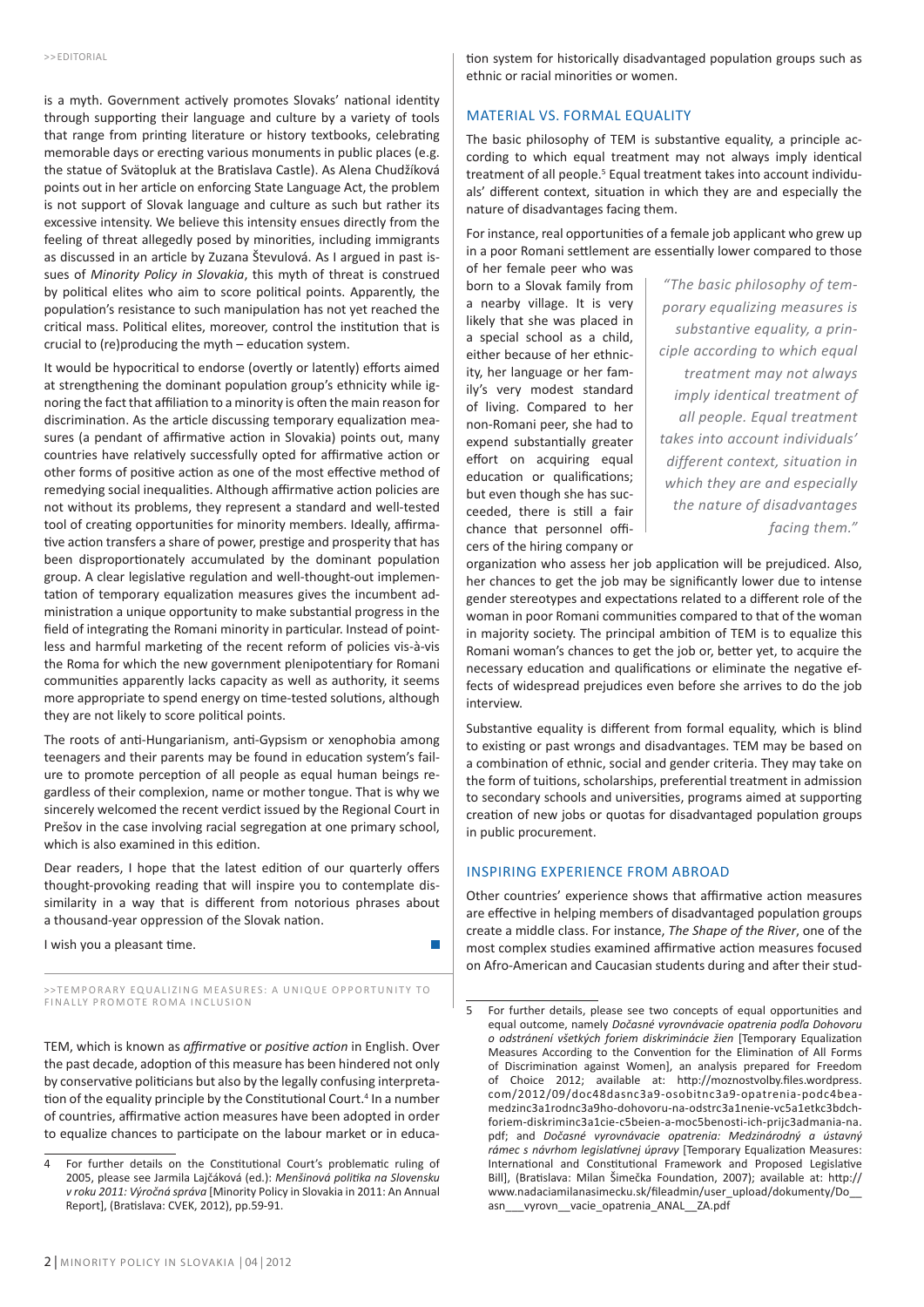ies at select U.S. universities.<sup>6</sup> The findings of the study revealed that racially sensitive admission criteria helped increase the overall share of university graduates of African American origin from 5.4% in 1960 to 15.4% in 1995. The share of African American students graduating from law schools increased from 1% to 7.5% over the same period; the share of medical faculties' African American graduates increased from 2.2% in 1964 to 8.1% in 1995.

According to the authors, affirmative action measures in the field of university education enormously increased representation of African Americans in more lucrative and influential professions, which later significantly helped form the middle class of African Americans.<sup>7</sup> The study also concluded that affirmative action measures had strengthened fairer distribution of prestige and prosperity among different racial groups. The form of affirmative action measures gradually changed from stipulated quotas to so-called softer methods. While applicants for university studies did not automatically receive extra points for their ethnicity, it was one of the factors of their complex evaluation.<sup>8</sup>

Slovakia may also seek inspiration in Romania, another EU member state with a sizeable Romani minority. The country launched pilot projects of affirmative action measures in the field of admission of Roma to secondary schools and universities already in the early 1990s. In 2000, the Ministry of Education issued a decree that guaranteed two places for Romani students in each class of each school around the country; stipulating the concrete number of places was up to the state school inspection.<sup>9</sup>

Within seven years of introducing the policy, the total number of Romani students admitted to such reserved places quintupled. At the time of gathering statistical data, almost half of all secondary school graduates (46%) and vocational school graduates (44%) had a job. This percentage was distorted by the fact that many secondary school graduates continued to study at universities. Among university graduates, the share of those who found a job reached 81%; of them, 42% worked with public institutions and 45% with private corporations.

Of course, the policy of affirmative action measures that significantly catalyzed the process of creating the Romani middle class was not free of problems. A large number of places reserved for Romani students remained vacant. Also, the policy created a disproportion between the number of Romani graduates from humanities and social sciences on the one hand and natural and technical fields of study on the other. Not all university graduates managed to find jobs that corresponded to their qualifications. Last but not least, the survey indicated that while enhanced qualifications of Romani job applicants had improved their access to the labour market, ethnic discrimination is far from being eradicated in this field.

### The Stigma Argument

We believe that TEM must be viewed as complementary to a number of other measures and policies aimed at eliminating extreme poverty in marginalized communities, furthering education on human rights and antidiscrimination or effectively combating discrimination on the labour market. We are also convinced it is necessary to address the argument on alleged stigmatization of members of the target group, which is presented relatively frequently by those who oppose adoption of TEM.

The already mentioned study by Bowen and Bok makes no reference whatsoever to stigmatization of African American students that would ensue from the fact that they owed to affirmative action measures for their admission to prestigious universities. The authors argue if that was the case, these graduates' professional careers would compare badly to those of their colleagues who studied at less prestigious universities along with equally qualified Caucasian peers without being privileged during entry examinations; on the contrary, the survey corroborated that African American graduates from prestigious universities had more successful and more lucrative professional careers compared to their colleagues who graduated from less prestigious schools.<sup>10</sup>

*"Temporary equalizing measures must be viewed as complementary to a number of other measures and policies aimed at eliminating extreme poverty in marginalized communities, furthering education on human rights and antidiscrimination or effectively combating discrimination on the labour market. It is necessary to address the argument on alleged stigmatization of members of the target group, which is presented relatively frequently by those who oppose adoption of temporary equalizing measures."*

On the other hand, one cannot completely rule out the risk of ridicule and stigmatization facing Romani students who benefit from TEM; nevertheless, we believe the dominant population group should disregard this argument when deciding whether the disadvantaged minority should enjoy equal access to prestige, power and

prosperity. After all, adoption of TEM is not justified only by the existing scope of discrimination but also by the admission of past wrongs that reach as far as forced assimilation during the reign of Maria Theresa, the Romani holocaust during World War II or forced assimilation during the communist regime, including the appalling practice of forced sterilizations. For these as well as other reasons it is crucial that the type and scope of TEM be approved

*"The dominant population group should disregard the stigma argument when deciding whether the disadvantaged minority should enjoy equal access to prestige, power and prosperity. After all, adoption of temporary equalizing measures is not justified only by the existing scope of discrimination but also by the admission of past wrongs."*

after thorough consultations with representatives of the concerned minority, elected members of the Committee for National Minorities at the Slovak Government's Office and all civic associations or citizens who show interest in participating.

When outlining and enacting the basic scope of TEM, decisionmakers and legislators should not forget that these measures do not have to target solely the residents of marginalized Romani communities who besides ethnicity are also disadvantaged by their socioeconomic situation. For instance, TEM adopted by faculties and departments of prestigious universities shall be relevant for so-called integrated Roma who have managed to acquire the necessary secondary education. As we have pointed out earlier, the policy of TEM may not inevitably tackle the problems of destitute communities; it is rather important to building a strong middle class of the Roma and its gradually increased participation on distribution of prestige, power and prosperity, which is key to eliminating stigmatization of the Roma as inferior.

<sup>6</sup> William G. Bowen – Derek Bok (1998), *The Shape of the River: Long-Term Consequences of Considering Race in College and University Admissions* (Princeton University Press: Princeton, New Jersey).

<sup>7</sup> *Ibid*, pp. 9-11.

<sup>8</sup> Please see *Gratz vs. Bollinger*, 539 U.S.244 (2003).

<sup>9</sup> For further details, please see *Analysis of the Impact of Affirmative Action for Roma in High Schools, Vocational Schools and Universities* (Budapest: Roma Education Fund, The Gallup Organisation Romania, 2009).

<sup>10</sup> William G. Bowen – Derek Bok (1998), *The Shape of the River: Long-Term Consequences of Considering Race in College and University Admissions* (Princeton University Press: Princeton, New Jersey) pp. 263-264.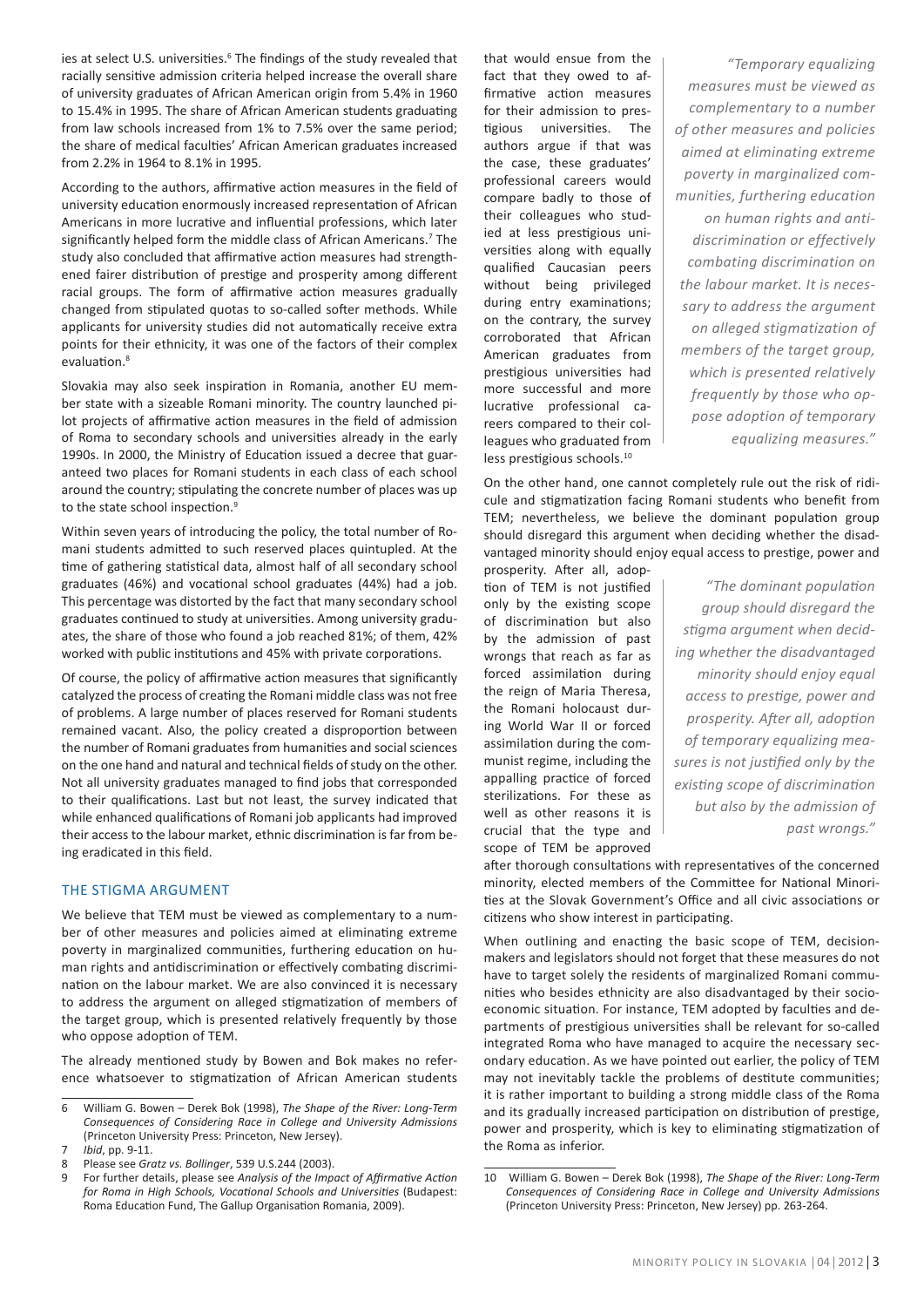*"The eventual success of temporary equalizing measures in Slovakia depends on institutional support throughout the process of implementation, i.e. during their creation, introduction and monitoring. Temporary equalizing measures provide a solid foundation for pro-active Roma policies and a useful alternative to resorting to cheap repressive populism."*

Last but not least, the eventual success of TEM in Slovakia depends on institutional support throughout the process of implementation (i.e. during their creation, introduction and monitoring). Therefore, the amendment to Antidiscrimination Act should also address the much debated issue of transforming the Slovak National Human Rights Centre, which seems the most logical subject to

perform these tasks whereas it remains virtually dysfunctional for the time being.

TEM provide a solid foundation for pro-active Roma policies and a useful alternative to resorting to cheap repressive populism. It would be worthwhile incorporating them into action plans envisaged by the *National Strategy for Roma Integration until 2020* that was approved in January 2012 but is rather toothless at this point.<sup>11</sup> After all, long-term voting preferences of Smer-SD indicate that the ruling party does not need populist exploitation of the socalled Roma issue.

# TOPIC: DESEGREGATION Ruling on Šarišské Michaľany Stands: Court Confirms Segregation, Calls for Inclusive **EDUCATION**

*"Appellate court cannot resist the feeling that the majority population seems to justify the notion that Romani classes represent a normal solution" 1*

# By Jarmila Lajčáková

When we discussed the verdict issued by a Prešov judge in the case involving segregation of Romani pupils at the primary school with kindergarten in Šarišské Michaľany almost a year ago, we ar-

*ate surpassed even the most optimistic expectations by issuing a very courageous decision addressed to the school as well as entire society. The chairman of the senate found the courage to question the broadly accepted and increasingly popular opinion that it is normal to segregate children in schools."*

*"The Regional Court's sen-*would find it extremely diffigued that the appellate court cult to overthrow the original verdict in the case, partly because of the judicature of the European Court of Human Rights (ECHR).<sup>2</sup>

> The Regional Court's senate not only confirmed our legal estimations but surpassed even the most optimistic expectations by issuing a very courageous decision addressed to the school as well as entire society. The chairman of the senate found the courage to ques-

tion the broadly accepted and increasingly popular opinion that it is normal to segregate children in schools, which is implicitly justified by alleged inferiority of Romani pupils compared to their non-Romani peers. The judge pointed out an aspect that often seems to elude most debates on the so-called Roma issue: respect for human dignity requires that human beings be treated as subjects of the law, as opposed to its objects. In doing so, the judge not only highlighted the school's failure but also suggested the inevitability of furthering inclusive education, which is rooted in the paradigm of respecting human dignity of all children regardless of their complexion, social background or health handicap.

# According to the School the Court Had Erroneously Interpreted the Evidence

In its appeal of the original verdict, the primary school in Šarišské Michaľany argued that the district court had erroneously interpreted the evidence produced. According to its lawyers, the court should not have taken into account only the findings of a field research carried out by the Centre for Civil and Human Rights, which concluded that most Romani parents agreed with segregated education only because they had become used to it and/or because they feared humiliation and other reprisals against their children. According to the school's appeal, the court should have taken into account a testimony by one Romani mother who had expressed satisfaction with segregated education because her daughter reportedly achieved better grades in the segregated class than in the mixed one. The judge of the district court had evaluated such evidence on alleged informed consent to children's segregation as a proof of the defendant school's "inability to face responsibly

<sup>11</sup> For further details on the strategy, please see Jarmila Lajčáková: "Strategy of Roma Integration Is Not Ideal But Offers Space for Change" in *Minority Policy in Slovakia* No. 1/2012, p.8; available at: http://www.cvek.sk/ uploaded/files/2012\_04\_%20mensinova\_2012\_01\_web.pdf

<sup>1</sup> Judgement by Regional Court in Prešov in Advisory Bureau for Civil and Human Rights vs. Primary School with Kindergarten in Šarišské Michaľany, Case No. 20 Co 125/2012, 20 Co 126/2012, of October 30, 2012, p.18.

<sup>2</sup> Jarmila Lajčáková (2012), "Primary School in Šarišské Michaľany: Accepting Segregation vs. Desegregating", *Minority Policy in Slovakia*, No. 1/2012, pp. 4-6.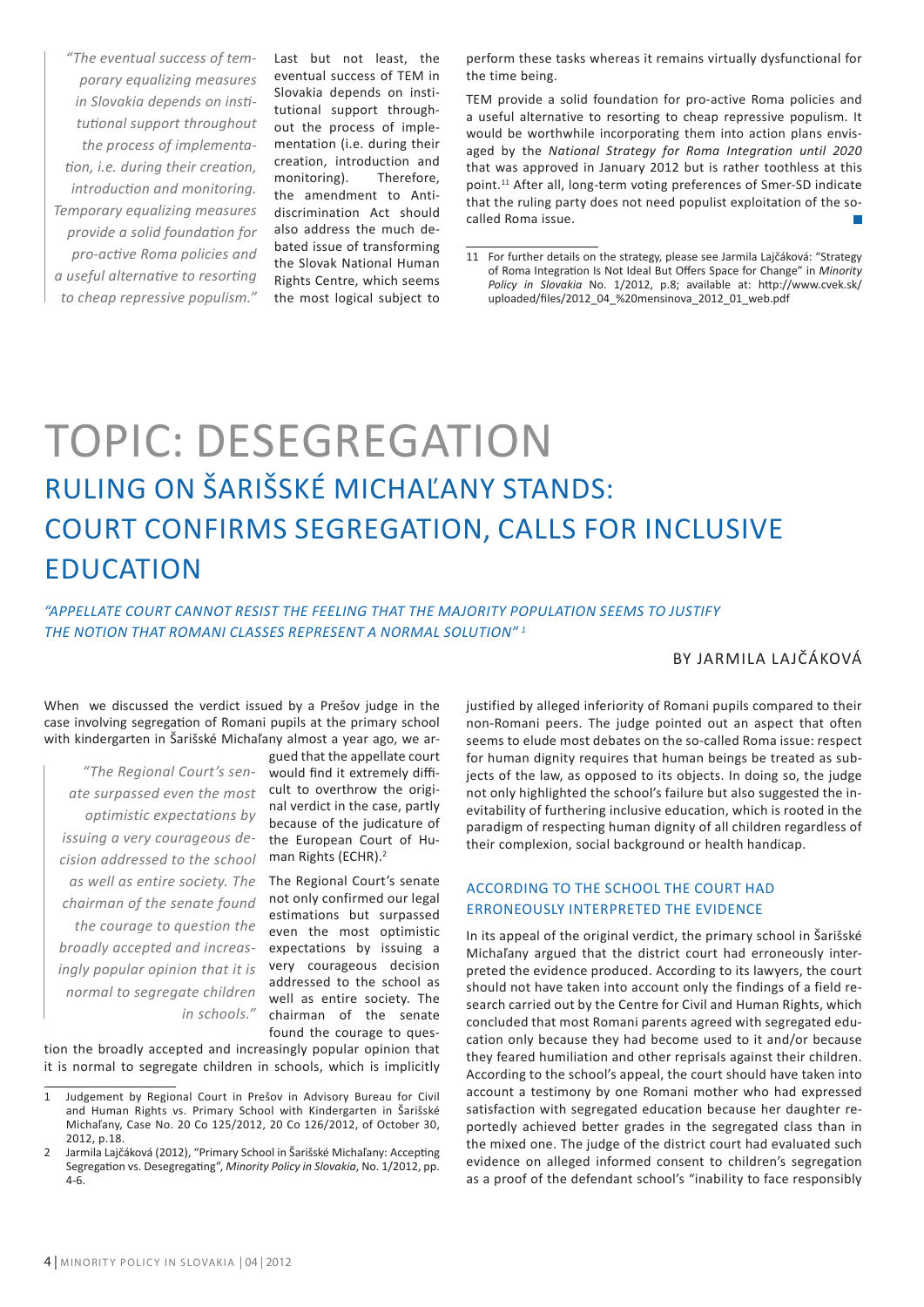problems such as potentially negative relations between Romani and non-Romani children and systematically promote their mutual rapprochement."

The school also protested against the district court judge disregarding its argument that segregation of children from socially disadvantaged environment was necessary to apply individual teaching methods. In concrete terms, these methods included slower pace of education, multiple repetition, algorithmization of education content and optimum coding. Although the school's appeal did not explicitly cite these methods, it made a reference to a testimony by one witness that makes the use of such methods obvious. Finally, the school repeated its argument that segregated classes had not been created on the ethnic principle but on the social one. According to school officials, placing poor children into regular classes might have led to slowing down of so-called better pupils as teachers would not have enough time to address their needs. According to this logic, the education process would be adapted to the 'slower' pupils. Socially disadvantaged children allegedly achieved better results in segregated classes that also contributed to reducing the truancy rate and improving their social habits.

### The Judge Argues for Introduction of Inclusive Education

These arguments were turned down also by the appellate court, which found that the district court had correctly assessed the produced evidence. The appellate court judge examined primarily so-called "practical" reasons for segregated education that were cited by school as well as municipal officials. These reasons included, for instance, preventing conflicts between Romani and non-Romani children or "hindrance" to non-Romani pupils' education by slower Romani ones. According to the judge, these were

*"The appellate court's judgement cited a testimony by one Romani mother to illustrate the results of long-term humiliation and stigmatization of the Roma as inferior: 'I think the reason [my daughter] did not have any [non-Romani] friends was that she is Roma; no matter if the Roma are neatly dressed or not, they will always be viewed as*  a paradoxical situation in *Roma.'"*

"purely segregationist arguments that are completely remote from the desirable inclusive approach … arguments that obviously support the very undesirable *status quo* no one in this society is happy about and everybody would love to change while it slowly but with probability bordering on certainty increases tension between Romani and non-Romani population".3 The judge also pointed out which the municipality and its school pretend to con-

demn segregation while its victims (i.e. Romani children and their parents) "are expected to accept with exultation that they can be segregated, that they can be 'themselves'".<sup>4</sup>

The appellate court's judgement cited a testimony by one Romani mother to illustrate the results of long-term humiliation and stigmatization of the Roma as inferior. To a question of whether her daughter who had originally attended a mixed class had any non-Romani friends, the Romani mother responded: "I don't know, I wouldn't say so, although [she] went to school neatly dressed, she did not wear any ragged clothes and she mastered hygienic habits; I think the reason she did not have [non-Romani] friends was that she is Roma; no matter if the Roma are neatly dressed or not, they will always be viewed as Roma."5

Perhaps it was similar testimonies that made the appellate court judge take the extra step from establishing violation of the principle of equal treatment to arguing why segregation was wrong. According to him, the school treated Romani pupils "as objects of law, as opposed to its subjects. Instead of lice and squalor, [the school] separates children. The fact that the [practice] concerns children is particularly deplorable."<sup>6</sup> Citing a ruling issued by the Czech Constitutional Court, the judge emphasized respect for human dignity, which prevents treating people as objects. Emphasizing awareness of its potential unpopularity within the academic community, "the appellate court, like the court of the first instance, established ethnic segregation in the light of the principle of equality and protection of human dignity."<sup>7</sup>

#### How to Proceed with Desegregation?

The appellate court judge relatively extensively elaborated on potential ways to remedy the unlawful state of affairs. While admitting that integration of Romani children was not an easy task, he argued that the school as well as the municipality must strive for it. He pointed out the benefits of inclusive education for society, Romani and non-Romani pupils, as well as for the school, emphasizing that inclusive education was based on a specific approach to each child and respecting his or her personality. The judge pointed out that "dissimilarity of children should be viewed as an opportunity

to develop respect for oneself as well as others since it encourages empathy, tolerance, consideration and responsibility".<sup>8</sup>

According to the appellate court, it is not necessary to stipulate the ratio of Romani and non-Romani children in mixed classes; the judge even argued that such a ratio was irrelevant. The placing of children into classes should be a natural process; in other words, the criterion of ethnic affiliation should not play any role. The appellate court

*"The judge pointed out the benefits of inclusive education for society, Romani and non-Romani pupils, as well as for the school, emphasizing that inclusive education was based on a specific approach to each child and respecting his or her personality. Dissimilarity of children should be viewed as an opportunity to develop respect for oneself as well as others."*

judge admitted that the process of desegregation might take several months, which is why it requires collaboration of pedagogues, psychologists and Romani children's parents. At the same time, he urged the government to provide necessary financial assistance to the school. The verdict binds the school to remedy the unlawful state of affairs by the first day of the next academic year.

The judgements issued by the district court judge and the appellate regional court's senate in Prešov inspire hope that the judicial power has responsibly assumed its role to protect fundamental human rights regardless of popularity within the professional community or the general public. Now it is up to the executive power to demonstrate respect for its decisions.

5 Ibid, p.17.

<sup>3</sup> Judgement by Regional Court in Prešov in Advisory Bureau for Civil and Human Rights vs. Primary School with Kindergarten in Šarišské Michaľany, Case No. 20 Co 125/2012, 20 Co 126/2012, of October 30, 2012, p.12.

<sup>4</sup> Ibid, p.13.

<sup>6</sup> Ibid, p.13.

<sup>7</sup> Ibid, p.20.<br>8 Ibid. p.14.

Ibid, p.14.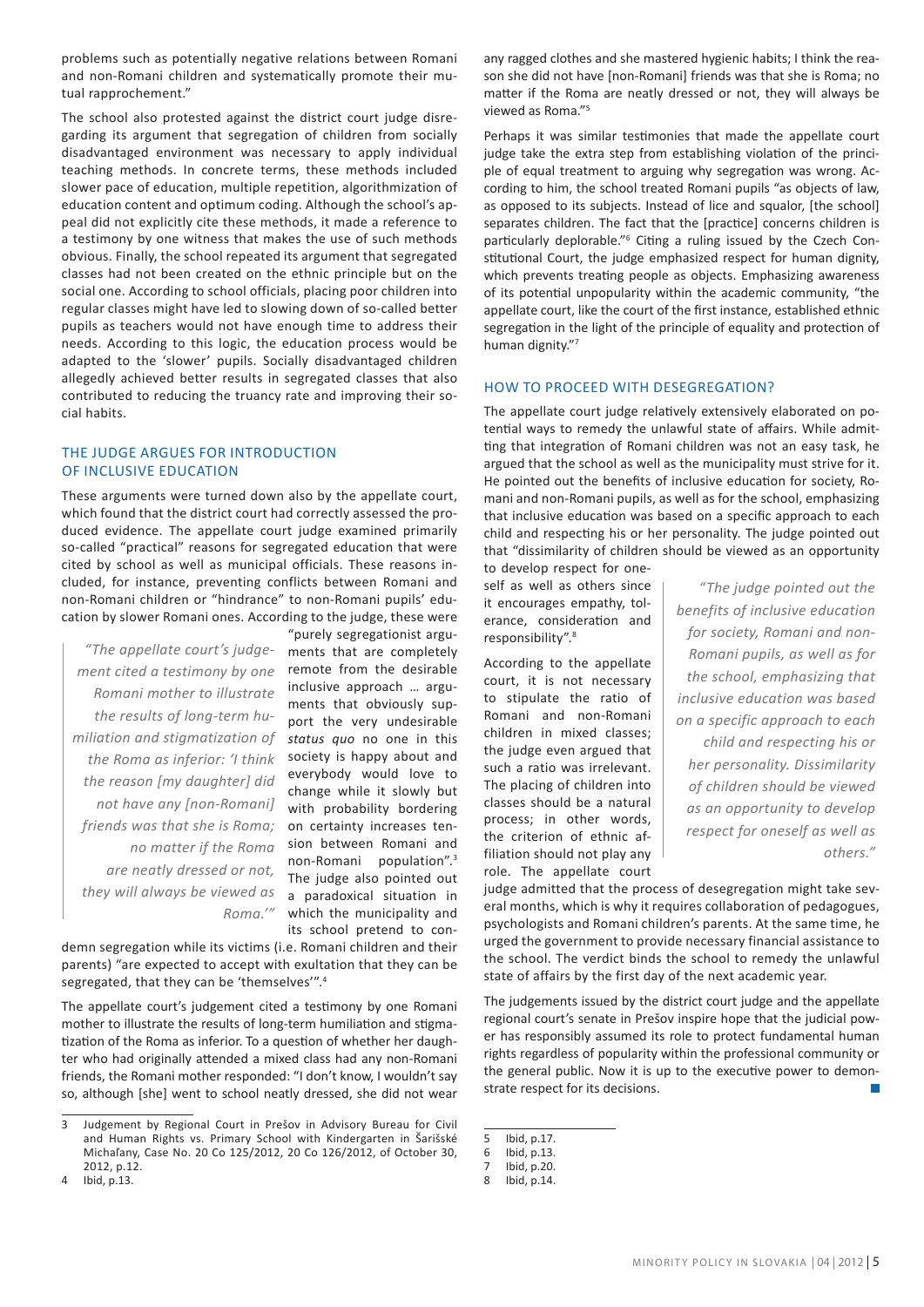# What May Šarišské Michaľany Verdict Bring to Desegregation in Slovakia?

# By Elena Gallová Kriglerová

The primary school with kindergarten in Šarišské Michaľany is by no means an isolated case of segregation. Our surveys as well as those carried out by various other organizations indicate that segregation in different forms has become a substantial institutional tool many schools in Slovakia apply to deal with what they view as a "problem" whereas the real problem is that the country's education system is currently unable to respond to children's educational needs and Romani children are the first victims of this incompetence.

Neither the district court judge nor the regional court's senate could have possibly ruled in any other way as segregated education in Šarišské Michaľany was obvious despite all arguments the school presented in its motion to appeal the verdict. School officials' reluctance to adopt desegregation measures is not surprising. Since they were the ones to resort to segregation in the first place, it would be difficult to expect that they will suddenly and happily begin to further inclusive education.

Nevertheless, the verdict is legally binding and should also apply to other schools, since the appellate court clearly held that interpretation of Antidiscrimination Act or Schooling Act did not allow for segregation of children based on ethnicity. Consequently, the ruling in the case of Šarišské Michaľany primary school should become a precedent that will help tackle the problem throughout Slovakia.

# Desegregation Is Impossible without Involving a Broader Community

In the process of desegregation it is extremely important that all involved actors become fully aware of this commitment and act together in order to attain the common goal. Without government's support and setting of various systemic mechanisms, desegregation will become a Sisyphean task for local players. Schools do not

*"In the process of desegrega-*form part of broader local *tion it is extremely important that all involved actors become fully aware of this commitment and act together in order to attain the common goal. Without government's support and setting of various systemic mechanisms, desegregation will become a Sisyphean task for local players. Schools do not operate in a vacuum as they form part of broader local communities and mutual ties that often affect their functioning."*

operate in a vacuum as they communities and mutual ties that often affect their functioning. If relations between municipality's inhabitants are tense and segregation shows also in other areas (e.g. housing), it is very likely that it will be reproduced in the local school.

That is why it is crucial to get entire local communities involved in the process of desegregation. It is important to communicate with all children's parents in order to define the common interest and adopt measures that may lead to inclusive education. Needless to say, this is not an easy task. In a num-

ber of municipalities and particularly in Šarišské Michaľany, social tension is so strong that the ruling met with significant resistance among the majority population. Mechanically mixing Romani and non-Romani children without further intervening with mutual relations may escalate this tension even further. Currently available are various methods of working with entire communities (e.g. different forms of mediation and facilitating conflict solution) that may help mitigate tensions and produce consensual solutions; however, all those involved must have a say in order to achieve the common goal.

### Need to Introduce Inclusive Education

But perhaps the most important is to change the very nature of education throughout Slovakia. Children do not tend to run away from a school where they feel comfortable. If education system is able to find the form and create structures that respect all children, respond to their needs and provide quality education to them, the goals of inclusive education will be achieved. If outflow of non-Romani children is the 'problem', segregating the Romani ones is hardly the solution. The parents certainly have the right to choose a school for their children; however, if they are unhappy with the local school because it is also attended by Romani children, they must be prepared to bear the costs that ensue from transferring

their children to a more remote school. Because of the currently valid system of per capita financing, school officials' fear of losing pupils is understandable; however, a question remains whether they would be equally worried about a potential though highly hypothetical outflow of Romani pupils. Their poorly masked anxiety that the school might become dominated by Romani children speaks volumes of which pupils are preferred and which are not.

Be it as it may, the right to education belongs to all chil-

*"If outflow of non-Romani children is the 'problem', segregating the Romani ones is hardly the solution. A question remains whether they would be equally worried about a potential though highly hypothetical outflow of Romani pupils. Their poorly masked anxiety that the school might become dominated by Romani children speaks volumes of which pupils are preferred and which are not."*

dren. If any school aims to attract them, it must strive to become a truly good school. Of course, that will require a great number of systemic changes, particularly in terms of attitude to children, as well as more funds. But a school that intends to help children exercise their right to education must be able to find a way to offer adequate education to all children. The best way is inclusive education that was suggested by the appellate court judge and is actively promoted in the long term by our organization.

After all, references to the principle of inclusive education were made by the Strategy of Roma Integration until 2020 and the recently announced reform introduced by the new government plenipotentiary for Romani communities. Children should be placed into classes at random, in line with the principle that *"every child is gifted at something and therefore there is no reason to select children according to their abilities"*. While physical desegregation is only the first step toward inclusive education, it is an inevitable prerequisite not only to offering them the kind of education they truly need but also to respecting all children in compliance with all fundamental human rights documents Slovakia officially subscribes to.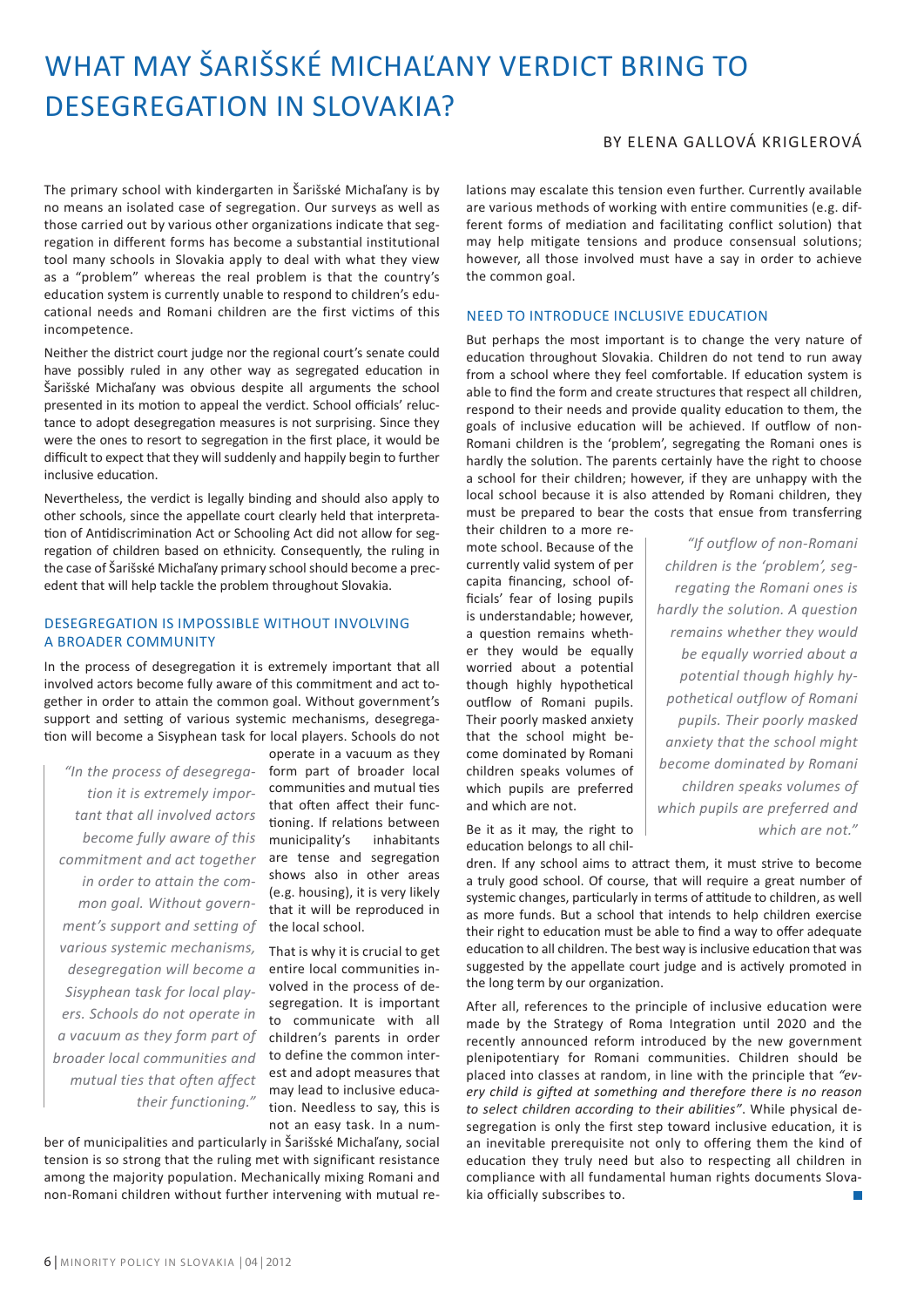# Slovak Courts: New Protectors of Minority Rights?

Improving the standard of minorities' human rights protection and implementation is a truly complicated task for any non-governmental organization. The reason is that the majority society does not exactly jump for joy every time someone proposes to enhance the standard of minority rights. And when the majority does not jump for joy, those who administer public affairs and carefully listen to the *vox populi* are not exactly enthusiastic either. This is even truer for such an ostracized ethnic minority as the Roma in Slovakia. One could expect that politicians would pay due attention to the standard of 'unpopular' minorities' rights at least in early stages of the electoral cycle, but even then they often lack the infamous 'political will'.

Under these circumstances, activity on the part of courts of justice is immensely invaluable. After all, protection and implementation of minority members' rights has been guaranteed and anchored in international conventions, national constitutions and regular laws for many decades. Courts in various countries demonstrated on a number of occasions that their contribution to bettering the standard of minority rights in the broader social context can be nothing short of essential. Slovakia does not have to be an exception in this respect; therefore, the institution of strategic litigation or strategic lawsuit adjudication is of indisputable importance in the country's legal order.

Strategic litigation is a very traditional way of furthering various population groups' human rights within society. Its emergence was closely connected to the process of developing the international legal framework aimed at protecting and implementing human rights after World War II and the rise of the civil rights movement of the African American population in the United States in the 1950s.

The crux of strategic litigation in the broadest sense of the word is the effort to bring about social changes through application of existing legal means of judicial practice. In other words, its goals are not solely on the level of individuals who demand remedies for inflicted wrongs before courts of justice. These goals are clearly identified in advance and usually have broader social character and/or implications.

Strategic litigation is often used to highlight and remedy previously overlooked violation of human rights, wrong practical interpretation or implementation of concrete legal rules, discrepancy between internal legal rules and international human rights conventions, etc. Strategic litigation usually forms part of a broader campaign to implement human rights, which continues even after the litigation itself has been concluded.

# Strategic Litigation in the Case of Šarišské Michaľany

A typical example of strategic litigation in the field of minority rights' protection and implementation is a recent lawsuit against the primary school in Šarišské Michaľany, which was the historically first litigation in which a Slovak court of justice adjudicated on the issue of racial segregation in education. On the legal level, its ambition was to make the court issue a more detailed specification of racial segregation as one of the forms of racial discrimination in compliance with Antidiscrimination Act. At the same time, it tried to lend concrete content to the formal ban on segregation that forms part of Schooling Act.

In the broader social context, the principal ambition of this litigation was to send an unambiguous signal that the practice of separated education of 'socially disadvantaged' Romani children may have been tolerated in the long term but was nonetheless unlawful and that specific methods and forms of education applied within education system simply must not segregate. Equally importantly, the litigation aimed to demonstrate that segregated education could not possibly ensure full implementation of the constitution-guaranteed right to education and, consequently, intensify the public debate on the need to further inclusive education within the country's education system.

# Legal Action in the PUBLIC INTEREST AS A Means of Minority Rights Protection

Since strategic litigation brings new legal issues and/or legal aspects before courts of justice, it also implies significant risks. The success of litigation is directly determined by the quality of courts' decisionmaking practice and their in-

# By Štefan Ivanco

*"A typical example of strategic litigation in the field of minority rights' protection and implementation is a recent lawsuit against the primary school in Šarišské Michaľany. In the broader social context, the principal ambition of this litigation was to send an unambiguous signal that the practice of separated education of 'socially disadvantaged' Romani children is unlawful and that specific methods and forms of education applied within education system simply must not segregate."*

dependence from other constituents of state power. As long as overall peace of domestic courts' decision-making practice is too low, strategic litigation amounts to walking on a very thin ice.

Extremely important in this respect is the European Court of Human Rights, which provides an invaluable safety net in case domestic courts make a mistake. Also, it is impossible to ignore obvious differences between traditional ways of enforcing minorities' rights in courts, particularly in Anglo-American countries, and strategic litigation in the region of post-communist Europe, which is developing rather slowly. In these geographic longitudes, people show much lower confidence in general courts and fail to see them as effective tools of meting out justice.

In this context we should be particularly grateful to Antidiscrimination Act, which provides for initiating a so-called *legal action in the public interest* if fundamental human rights of a sizeable population group are being violated. Under certain circumstances, such legal actions may also be filed by non-governmental organizations, which in this way are free to solicit for enforcement of minority rights even without concrete complainants. Many citizens whose human rights are violated choose not to enforce them in court of justice because they fear various forms of victimization. Without the option to take *public action* provided by Antidiscrimination Act, it would be much more complicated to bring to court the mentioned case of segregating Romani children by the primary school in Šarišské Michaľany.

The future of strategic litigation in the field of protecting and implementing minority rights in Slovakia directly depends on whether our courts are willing and able to bring their decision-making practice in compliance with guaranteed minority rights and accelerate it substantially. Non-governmental organizations' financial and human resources as well as their ability to scout for concerned citizens who are willing to bring concrete cases to courts will also play a crucial role.

Last but not least, it will also depend on tangible changes strategic litigation is able to bring about in the field of minority rights. In any case, strategic litigation has the potential to improve protection and implementation of minority rights in our society and one may only hope that it will play an increasingly important role in the future.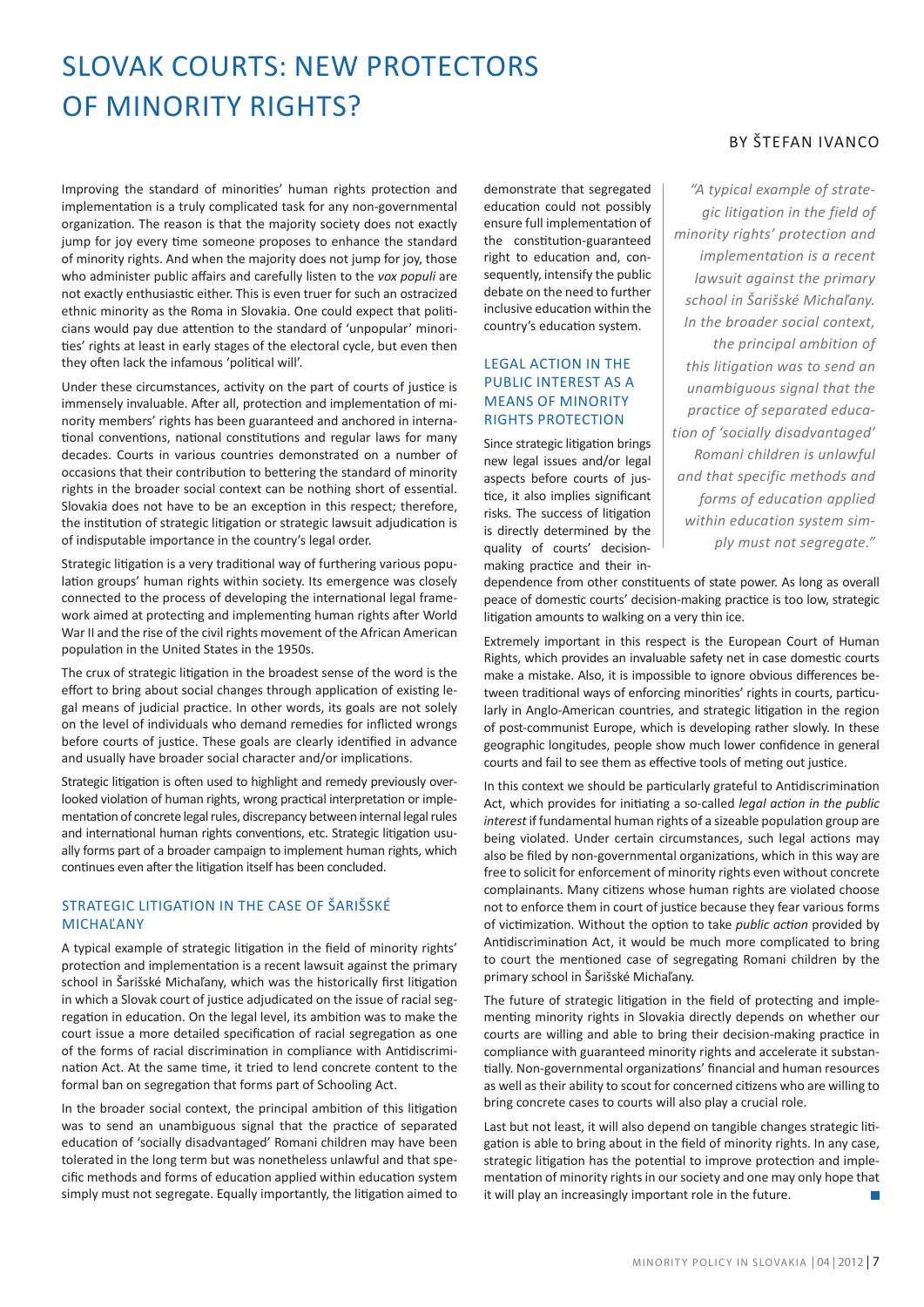# SNARES LURKING FOR THE STATE LANGUAGE

In late November 2012, the Ministry of Culture submitted to cabinet deliberations the *Report on the Situation of Using State Language*, which examines the state of affairs in the field of using Slovak language in several basic areas of official contact. The report is important mostly because it tells volumes about the way the incumbent administration intends to construe Slovakia and allegiance to Slovak customs and/or aspirations. According to the report's authors, "the situation in the field of using Slovak language continues to be generally unfavourable"; the reasons for this state of affairs should be sought in the crisis of values and general deviation from "traditional values the Slovak nation professed for centuries … [such as] actively demonstrated patriotism and [willingness] to become involved in defending the causes of nation and national culture."<sup>1</sup>

In our opinion, the report is highly problematic because it refers to vaguely defined threats to even more vaguely defined traditional values the Slovak nation allegedly professed for centuries. These traditional values, which must be protected according to the report's authors, are applied solely to the ethnically defined Slovak nation and thus exclude members of other national minorities and ethnic groups from the political community. The rhetoric used by this rather extensive report reminds one of national-revivalist texts from the mid-19th century and is saturated with fears of national identity's gradual erosion; this erosion is most perceptible in the field of language, which according to the report's authors is the basic tool of instilling patriotic feelings and values into young people.

#### Threat of the Nation as the Guiding Principle

Besides the right to master the state language, the Slovak Constitution also guarantees members of national minorities and ethnic groups the right to education in their native language and the right to use that language in official contact; however, the public debate

*"Enacting one language as the only state language may of course be perceived purely instrumentally, as effort to introduce an effective communication tool; however, no language may remain strictly neutral, which may be clearly illustrated by the mentioned section of State Language Act. As soon as government defines one language as the state language, it simultaneously (re) produces hierarchic structures within the state."*

on protection and implementation of language rights in Slovakia hardly respects the provision on the *right* to master the state language. On the part of the majority nation, we can rather see efforts to protect its language against threats and negative influences, which is clearly perceptible not only in the mentioned report but also in State Language Act itself. On the one hand, the law rather pragmatically identifies the state language to be the general means of communication and the tool of ensuring equality and liberty of all citizens. At the same time, though, it attaches added

value to the state language – and solely with respect to the majority Slovak nation – by saying it is the most important characteristic of the Slovak nation, the most precious value of its cultural heritage and the reflection of sovereignty of the Slovak Republic.

# By Alena Chudžíková

Enacting one language as the only state language may of course be perceived purely instrumentally, as effort to introduce an effective communication tool; however, no language may remain strictly neutral, which may be clearly illustrated by the mentioned section of State Language Act. As soon as government defines one language as the state language, it simultaneously (re)produces hierarchic structures within the state, furthers the need for centralization and construes phenomena such as loyalty or national identity.<sup>2</sup> These tendencies should be outweighed by acknowledging the value and importance of other languages; in Slovakia, though, these languages are perceived as a direct threat to the state language. Perhaps that is why State Language Act in Article 1 formally enacts dominance of the state language over other languages that are used on Slovakia's territory. Taking it farther, if Slovak language is the most important characteristic of the Slovak nation, we may assume that the Slovaks are the dominant nation on Slovakia's territory, at least for those who drafted and passed the law.

### Do We Have a Clue of What Threatens OUR NATIONAL IDENTITY?

Instead of informing on how the *right* of all citizens to master the state language is being implemented, the report focuses on presenting "alarming" findings on how the state language in various areas of use succumbs to negative influences of the modern time and how little attention is paid by responsible state agencies to protecting its "unchangeable" nature.

The Ministry of Culture has demonstrated its determination to preserve traditional grammatical rules of Slovak language also in public debates on other issues, for instance feminine derivatives of masculine surnames, which according to the Ministry is the "exclusive feature of Slovak language's grammatical system that no law should interfere with and thus warp the rules that are valid in Slovak language."3 Apparently, some government organs are ready to interpret some women's refusal to use feminine derivatives of masculine surnames as signalization of their formal refusal of Slovak citizenship and/or desire to create ambivalent (gender and national) identities.<sup>4</sup> Hopefully, they are not prepared to go as far as interpreting the refusal to use feminine derivatives of masculine surnames as an explicit wish to renounce Slovak citizenship and consequently the reason to revoke Slovak citizenship from these women.

Be it as it may, such static perception of culture and language as its part is rather problematic. Culture is not an unchangeable set of rules and customs but rather a historically created yet dynamic and variable system of beliefs and practices that is constantly redefined by various economic and political institutions.<sup>5</sup> The change factors also include foreign language influences and the modern world's increasing mobility and interconnection, which the report's authors seem to view as principal threats. According to them, various English or Czech turns of speech disrupt invariable and traditional forms of Slovak language; perhaps unwittingly, they officially

<sup>1</sup> The Ministry of Culture of the Slovak Republic (2012), *Správa o stave používania štátneho jazyka* [Report on the Situation of Using State Language], p.3.

<sup>2</sup> Kymlicka, Will – Grin, François (2003), "Assessing the Politics of Diversity in Transition Countries" in Daftary, Farimah – Grin, François (eds.) *Nation-Building, Ethnicity and Language Politics in Transition Countries*, (Budapest: ECMI, p.9).

<sup>3</sup> Please see http://www.sme.sk/c/6673595/kalinak-chce-dat-zenam-moznostnepouzivat-ova-madaric-je-proti.html

<sup>4</sup> The Ministry of Culture of the Slovak Republic (2012), *Správa o stave používania štátneho jazyka* [Report on the Situation of Using State Language], p.22.

<sup>5</sup> Jarmila Lajčáková (2012), "Metóda zdôvodnenia právnych noriem" ['The Method of Justifying Legal Rules'] in Jarmila Lajčáková (ed.) *Menšinová politika na Slovensku v roku 2011. Výročná správa* [Minority Policy in Slovakia in 2011: An Annual Report], (Bratislava: CVEK, p.18).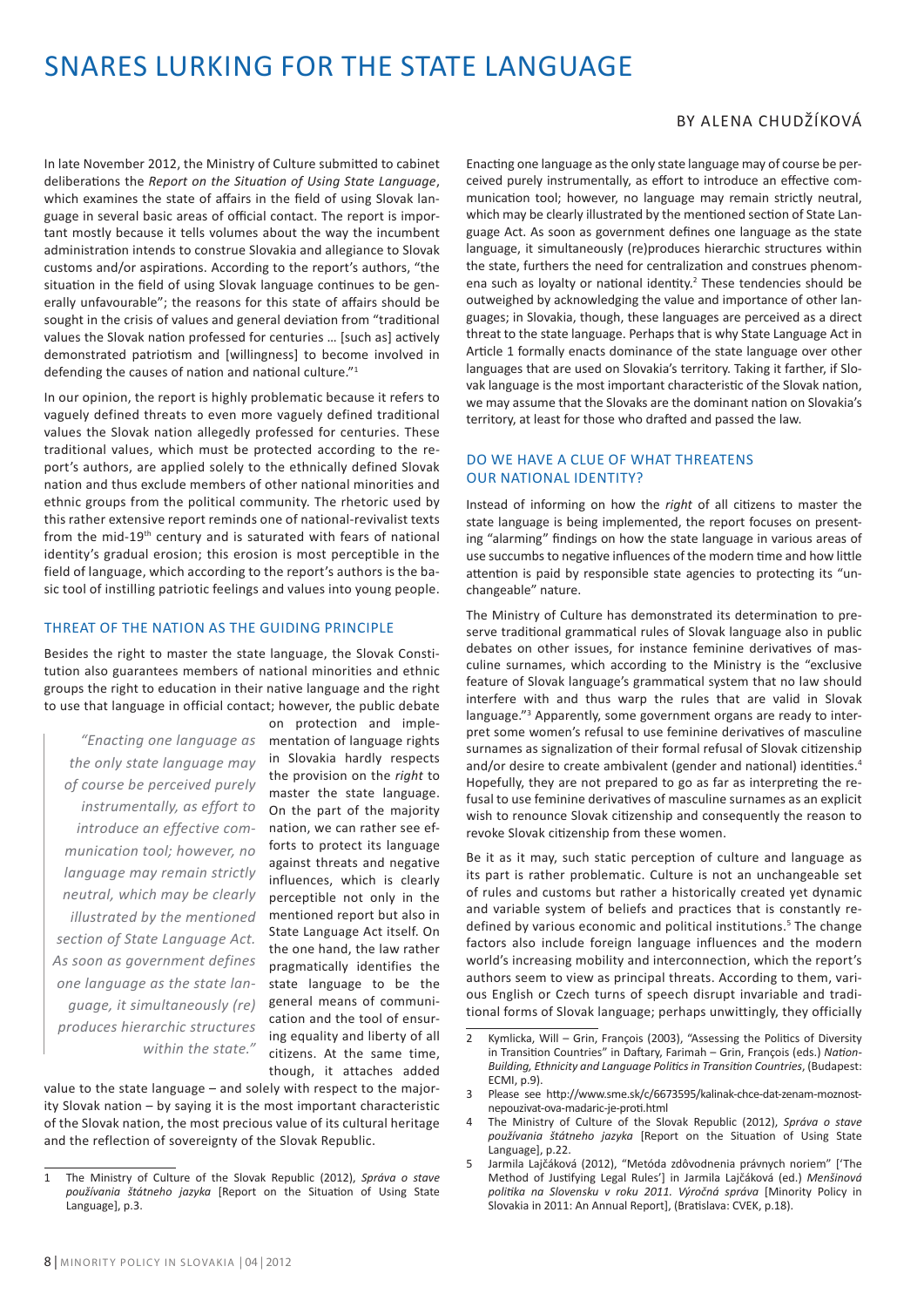subscribed to one of the Slovak nations' most traditional values, which the Slovak National Party captured in one of its notorious campaign slogans of "We Don't Want Anybody Else's – We Won't Give Up Ours."<sup>6</sup> Taking this attitude *ad absurdum*, the Report's authors consider teaching of foreign languages also a threat because students with "superficial and unsteady knowledge of pronunciation principles of native Slovak language easily replace them with principles mastered during foreign language studies."<sup>7</sup>

#### The More Languages You Know…

The obligation to have sufficient command of the state language is often presented as a benefit for members of national minorities and a tool of their protection against being isolated in language ghettos. The ability to master several languages is undoubtedly an advantage; however, language ghettoization is only possible if society's overall attitude to

*"Language rights of national minorities, for instance the right to state public signs also in minority languages, are often interpreted as an automatic restriction of the majority's right to use the state language. Yet, only 144 out of 512 municipalities that are entitled by law to use Hungarian in official contact actually exercise this right (fully or partially) and only 166 of them use Hungarian as the language of negotiations."*

other (i.e. non-dominant) languages allows it.<sup>8</sup> On a second thought, could it be that the report's authors point out the danger of "language ghettos" because they are in fact afraid of the Slovaks becoming isolated? After all, the report points out the "increasing pressure on citizens of Slovak nationality to have good command and use of [Hungarian] language when applying for jobs with private businesses" on ethnically mixed territories.<sup>9</sup>

Language rights of national minorities, for instance the right to state public signs *also* in minority languages, are often interpreted as an auto-

matic restriction of the majority's right to use the state language. Yet, according to the *Report on the Situation in Using Languages of National Minorities*, <sup>10</sup> only 144 out of 512 municipalities that are entitled by law to use Hungarian in official contact actually exercise this right (fully or partially) and only 166 of them use Hungarian as the language of negotiations. Annex 1 to this report states that only 159 of these municipalities actively inform about the possibility to use the minority language in official contact.

Another negative phenomenon identified by the Ministry of Culture is that ethnic Hungarian children in kindergartens where Slovak is the language of instruction speak Hungarian among themselves. Even more alarming was the outcome of testing carried out among 4,538 pupils from 208 primary schools with Hungarian as the language of instruction. The testing revealed that "pupils had difficulties especially with proficiency in grammatical structures and knowledge of basic Slovak literary works and genres. In the thematic field of literature, the pupils did not know basic Slovak literary works from the second half of the 19<sup>th</sup> and the first half of the 20<sup>th</sup> century, their authors or even basic literary genres". The average success rate of tested pupils reached 53.4%.<sup>11</sup>

But is it fair to blame these knowledge shortcomings to teachers' negligence of teaching Slovak at 'Hungarian' schools? How would 'Slovak' pupils perform in similar testing? Just for the sake of comparison, the average success rate of pupils from schools where Slovak is the language of instruction in Testing 9 (the so-called ninth-grade monitor) from Slovak language and literature was 54.5% in 2012.<sup>12</sup>

Most importantly, are Culture Ministry's fears truly justified? If anyone can speak of threats to language identity at all, it is members of minorities whose language rights are severely restricted by the provisions of State Language Act, which interferes even with areas no government should poke its nose into. For instance, patients and doctors are according to this law allowed to use minority languages only in municipalities that are explicitly listed in a government order.<sup>13</sup> In other words, the basic criterion for providing quality health care is not smooth communication between doctors and their patients but what language they use and where they currently are.<sup>14</sup>

There is an old Slovak proverb that goes "the more languages you know, the more persons you are". Apparently, this proverb has a long way to go before it is truly honoured in Slovakia, at least with respect to languages of autochthonous national minorities, which are attributed a rather sentimental value and are perceived as something minority members may use at home or in private as an expression of their different identity whereas in public they should use "soft and melodious Slovak language". By issuing the report, the Ministry of Culture once again demonstrated its desire to keep dissimilarity behind closed doors.

14 Jarmila Lajčáková (2012), "Minority Language Rights" in Jarmila Lajčáková (ed.) *Menšinová politika na Slovensku v roku 2011. Výročná správa* [Minority Policy in Slovakia in 2011: An Annual Report], (Bratislava: CVEK, p.40).

# 'Improving' guarantees for foreigners' rights: negligence or design?

# By Zuzana Števulová

During Christmas the media brought information that from now on, asylum seekers and detained migrants must not be legally represented by lawyers of non-governmental organizations who used to do it for free but solely by certified attorneys. With rather ironic timing,

the change was introduced by the recent amendment to Advocacy Act, which significantly complicated not only access to legal profession but also to legal aid. The Ministry of Justice claims that excluding non-governmental organizations from representing these often des-

<sup>6</sup> Please see http://www.sns.sk/o-nas-2/symbolika-sns/

<sup>7</sup> The Ministry of Culture of the Slovak Republic (2012), *Správa o stave používania štátneho jazyka* [Report on the Situation of Using State Language], p.15.

<sup>8</sup> Tina Gažovičová (2012), "Menšiny a jazyk v politickom diskurze" ['Minorities and Language in the Political Discourse'] in Jarmila Lajčáková (ed.) *Menšinová politika na Slovensku v roku 2011. Výročná správa* [Minority Policy in Slovakia in 2011: An Annual Report], (Bratislava: CVEK, pp.131- 139).

<sup>9</sup> The Ministry of Culture of the Slovak Republic (2012), *Správa o stave používania štátneho jazyka* [Report on the Situation of Using State Language], p.25.

<sup>10</sup> Please see http://www.rokovania.sk/File.aspx/ViewDocumentHtml/Mater-Dokum-151342?prefixFile=m\_

<sup>11</sup> The Ministry of Culture of the Slovak Republic (2012), *Správa o stave používania štátneho jazyka* [Report on the Situation of Using State Language], p.17.

<sup>12</sup> Please see http://www.nucem.sk/documents//26/testovanie\_9\_2012/ vysledky/T9\_2012\_vyhodnotenie\_pdf.pdf

<sup>13</sup> Slovak Government Order that alters and amends Slovak Government Order No. 221/1999, which issues the list of municipalities where citizens of the Slovak Republic belonging to a national minority make up at least 20% of the population.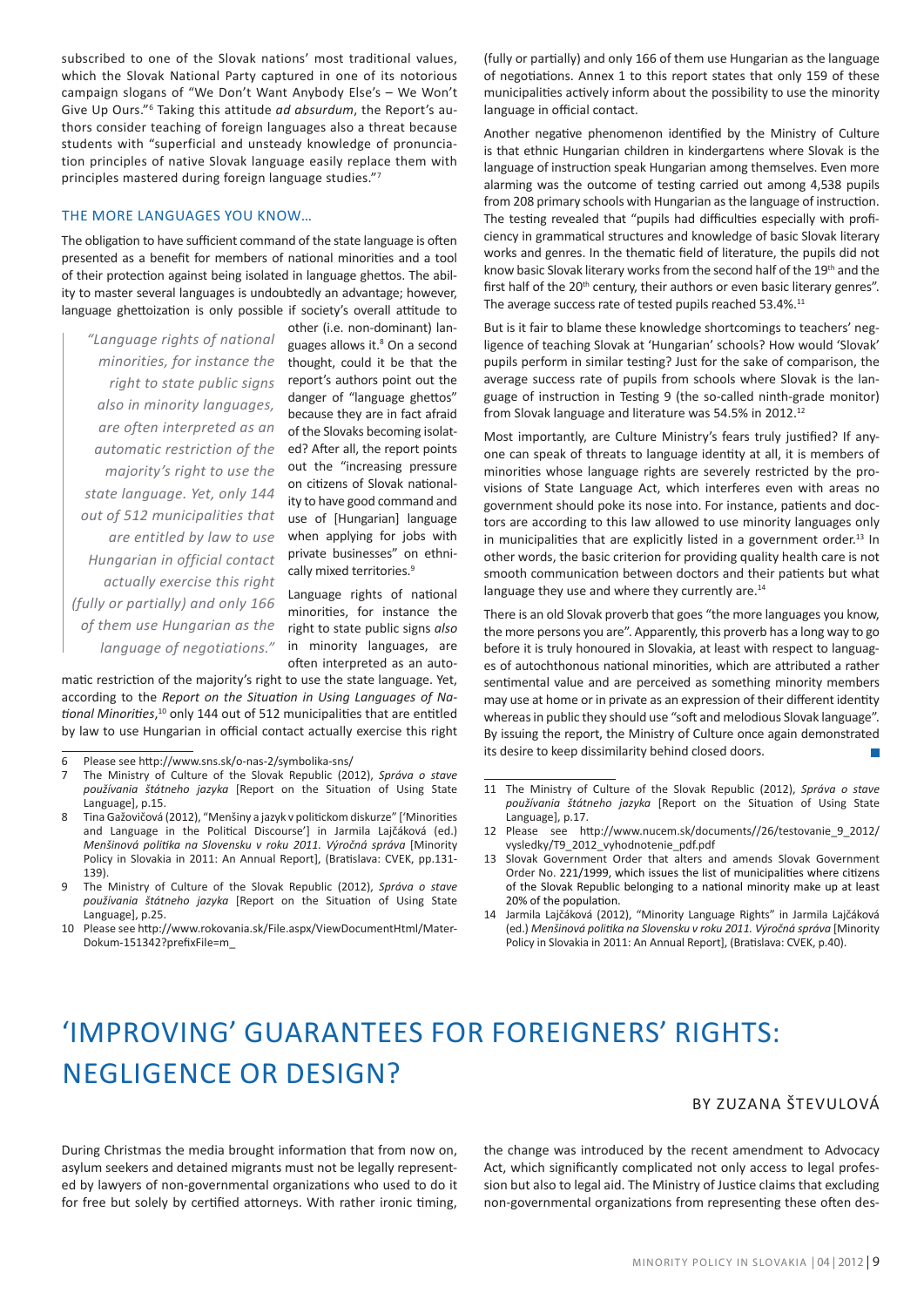titute foreigners in courts will improve the quality of legal assistance provided to them.<sup>1</sup> But is it so? In the following analysis, we shall examine how this change will affect legal protection of detained migrants and asylum seekers.

### Asylum Procedures

Asylum applications are processed by the Migration Office of the Ministry of Interior, which decides whether asylum seekers obtain the asylum status or receive subsidiary protection. It does so in administrative action that is attended by individual asylum seekers and their legal representatives, provided that the asylum seeker chooses to appoint one. The asylum procedures are governed by the provisions of Asylum Act<sup>2</sup> and Code of Administrative Procedures.3 None of these two legal rules *stipulates who may represent participants of administrative action*; in other words, none of them spells out that they must be represented by a certified attorney.

A different situation arises when the asylum seeker objects to the Migration Office's decision and wants to appeal it. In such case, the asylum seeker is required to write a legal remedy against the decision in Slovak and submit it to the court within 30 days of delivering the decision. In the appeal, the asylum seeker must specify and describe the reasons for objecting to the Migration Office's decision. The ensuing procedure takes place before the court of law,<sup>4</sup> which is why it is subject to relatively strict rules. At this point, asylum seekers usually need legal assistance because in most cases *they are unable to write a legal remedy in Slovak by themselves*.

#### Migrant Detention Procedures

By detaining migrants, the police decide to restrict their personal freedom for the purpose of their forced return (i.e. deportation from Slovakia's territory), provided these migrants have dwelled on Slovakia's territory without proper authorization (i.e. residence permit). After detention, migrants are placed into special police facilities for detained foreigners where they await deportation. The detention warrant is issued in administrative action, either by the department of alien police or the department of border control.<sup>5</sup> The particulars of decision-making procedures are stipulated by Alien Residence Act.<sup>6</sup> Detained foreigners may also appeal the decision on their detention in court; however, the legal remedy must be filed within 15 days of delivering the decision.

Again, we speak of foreigners who do not have sufficient command of Slovak language and/or adequate knowledge of Slovakia's legal order. At the same time, detention stands for restricting individual's personal freedom for reasons other than perpetrating a criminal offence (i.e. 'merely' for committing a transgression). Since personal freedom is a fundamental human right, any interference with it must comply with conditions spelled out by Article 5 of the Convention for the Protection of Human Rights and Fundamental Freedoms. One of these conditions is that every individual whose personal freedom has been restricted is guaranteed the right to file a motion to start expedited judicial proceedings in which an applicable court of law must decide on the legality of restricting

their personal freedom and order their release if the detention has been illegal. Throughout the procedure, access to qualified legal assistance may determine the appeal's success and facilitate the detainee's release.

### Current State of Affairs in the Field of Providing Legal Assistance to Asylum Seekers and Detained Migrants

Decision-making on asylum or detention procedures is not exclusively an internal matter of the Slovak Republic as the country must also take into account EU legislation. The so-called procedural directive pertaining to the asylum procedure binds Slovakia to guarantee free legal assistance for asylum seekers, at least during the appellation procedure before the court. In 2009, the Legal Aid Centre (Centrum právnej pomoci – CPP) was charged with providing interested asylum seekers with free legal assistance in appellation procedures.

For many years, though, the system of free legal assistance for asylum seekers has worked in a different way as it is provided primarily by non-governmental organizations and financed from the European Refugee Fund.<sup>7</sup> In practice, the CPP provides legal assistance only if non-governmental organizations lack sufficient personnel capacity; as a result, the number of cases tackled by the CPP is very low compared to that tackled by non-governmental organizations. The involved lawyers must perform various timeconsuming and financially costly activities that include regular weekly visits to all asylum facilities in Slovakia<sup>8</sup> as well as legal representation in asylum procedures, which includes personal attendance of interviews with asylum seekers that often take several hours to complete.

Non-governmental organizations employ lawyers who either provide legal assistance themselves or cooperate with certified attorneys. Without exception, all these lawyers have many years of experience in the field of asylum law and have represented dozens of asylum seekers in procedures before the Migration Office or courts of law. Over the years, their activity led to a number of groundbreaking verdicts issued by regional courts or the Slovak Supreme Court and their legal counsel helped dozens of foreigners acquire additional protection or asylum status.

All non-governmental organizations that specialize in providing legal assistance to foreigners are members of several specialized legal expert groups that actively deal with asylum and migration issues in Slovakia as well as abroad. It is quite difficult to imagine a legal aid bureau in Slovakia whose expertise in the field of asylum law would be even remotely comparable to that of these non-governmental organizations, their lawyers and cooperating attorneys.

The situation in the field of detention is very similar. Every detained foreigner is placed in one of two police detention centres in Medveďov or Sečovce. The lawyers with non-governmental organizations visit each facility at least once a week to learn about new cases and discuss individual detainees' problems. Then they return to their offices to prepare legal remedies and represent foreigners in courts of law. The issue of detention is also regu-

<sup>1</sup> "Cudzincom sa na Slovensku sťaží prístup k právnej pomoci" ['Access to Legal Assistance Will Get Complicated for Foreigners in Slovakia'], *Sme* daily, December 27, 012; available at: http://www.sme.sk/c/6649559/ cudzincom-sa-na-slovensku-stazi-pristup-k-pravnej-pomoci.html, 15.1.2013.

<sup>2</sup> Law No. 480/2002 on Asylum that alters and amends certain laws.

<sup>3</sup> Law No. 67/1973 on Administrative Action (Code of Administrative Procedures).

<sup>4</sup> The procedure is governed by Law No. 99/1963 (Civic Court Rule).

<sup>5</sup> Both departments report to the Border Control and Alien Registration Office of the Slovak Police Force.

<sup>6</sup> Law No. 404/2011 on Residence of Foreigners that alters and amends certain laws.

<sup>7</sup> Traditional providers of legal assistance to migrants and asylum seekers in Slovakia are three non-governmental organizations that helped develop the asylum system in Slovakia together with the Migration Office and the Office of the United Nations High Commissioner for Refugees (UNHCR). In alphabetical order, they include the Human Rights League, the Slovak Humanitarian Council and the Society of Goodwill People. Since 2005, these organizations' projects including legal assistance have been financed from the European Fund for Refugees, a national financial facility.

<sup>8</sup> These facilities include a detention centre in Humenné and two residential centres in Opatovská Nová Ves and in Rohovce.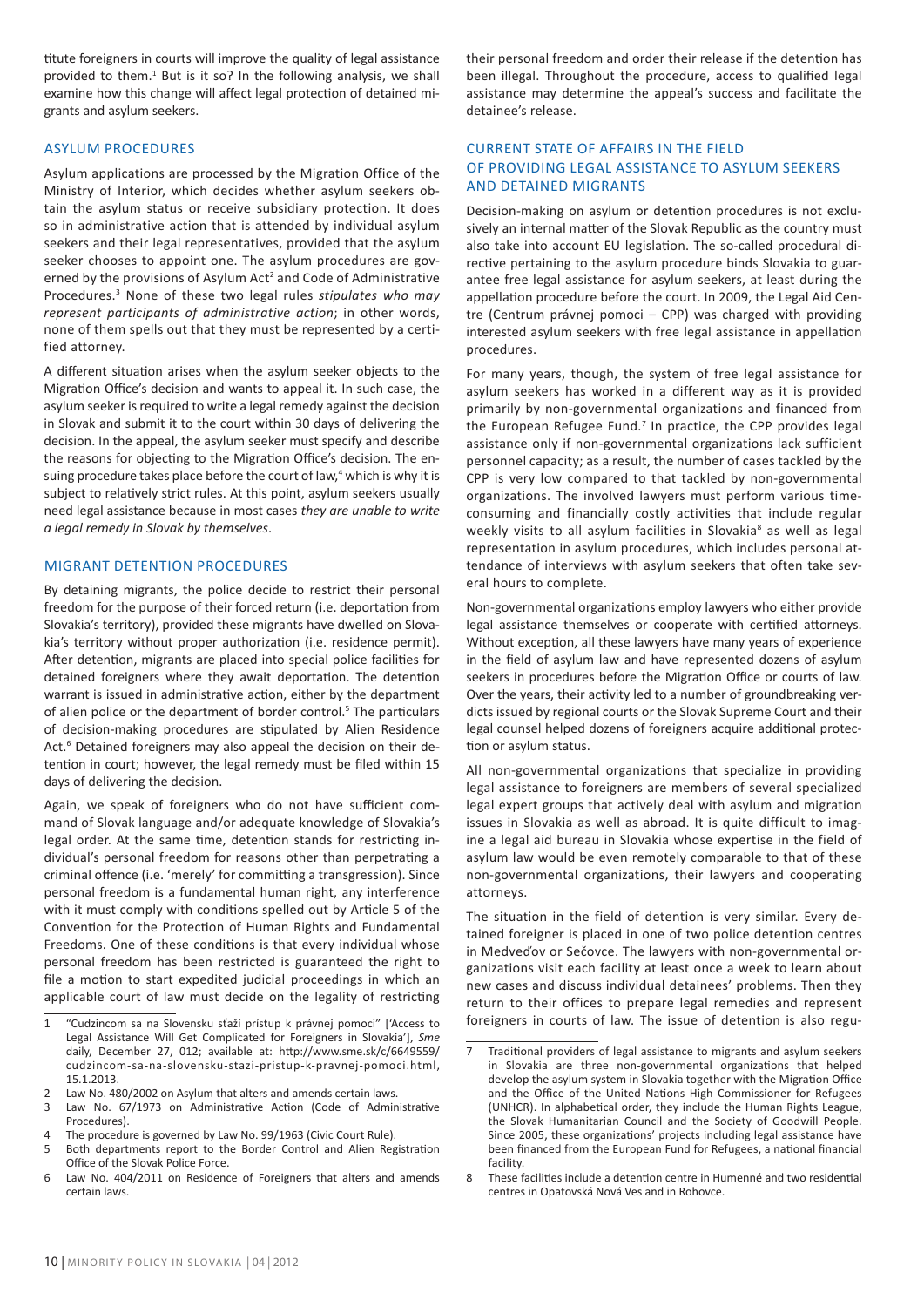lated by EU legislation; particularly important are provisions of the so-called return directive<sup>9</sup>, which require member states to guarantee reviewing decisions on detention either *ex offo* or based on motions filed by concerned foreigners.<sup>10</sup> Since Slovakia has not enacted a system of reviewing detention decisions *ex offo*,

*"In 2011, NGO lawyers made 101 visits to both detention facilities, providing legal assistance to 165 foreigners and filing 96 motions with regional courts or the Slovak Supreme Court. Two in three of these motions (64) were successful."*

the procedure may only be launched based on the legal remedy filed by foreigners and/or their legal representatives.

Previously, free legal assistance to detained foreigners was provided only by nongovernmental organizations through their networks of lawyers and cooperating

attorneys as the CPP's obligation to provide free legal assistance does not pertain to detained foreigners. In 2011 and 2012, both police detention centres were regularly monitored by two lawyers with the Human Rights League and two cooperating attorneys. In 2011, they made 101 visits to both facilities, providing legal assistance to 165 foreigners and filing 96 motions with regional courts or the Slovak Supreme Court. Two in three of these motions (64) were successful. During the process, participating non-governmental organizations have spent significant funds on interpreting as well as retrieving translating information on the human rights situation in migrants' countries of origin, which was subsequently used as evidence.

The non-governmental organizations that specialize in providing legal assistance to foreigners also took an active part in the legislative process, for instance in 2011 when government drafted a new Alien Residence Act or in 2012 when the new law was amended. Based on their practical experience, they helped enact a number of positive changes in the field of detention. In the long term, these non-governmental organizations are also active in researching various asylum and migration issues. In 2011, the Human Rights League published the first legal analysis of the issue of detention, which features an overview of the most relevant court decisions and remains the only such analysis available in Slovakia to date.<sup>11</sup>

### Major Changes Introduced by the Amendment to Advocacy Act

This system of legal assistance worked until December 31, 2012. The most recent amendment to Advocacy Act that took effect on January 1, 2013,<sup>12</sup> stipulates that asylum seekers and detained foreigners must be represented in courts only by certified attorneys.

The amendment's original wording that was submitted to the interdepartmental debate procedure<sup>13</sup> extended the CPP's powers to include providing free legal assistance in detention procedures. At the same time, the amendment proposed to change the provisions on civic representation $14$  so that certified attorneys would

14 Article 27 of the Civic Court Rule.

become the only persons authorized to represent participants in proceedings on legal remedies filed against administrative organs' decisions.

According to the amendment's original wording, the proposed change would concern proceedings on legal remedies against administrative organs' decisions that are spelled out in the "*third section of the fifth chapter of the Civic Court Rule*". In other words, the amendment originally targeted certain specific proceedings such as hereditary procedures. Interestingly enough, the amendment's version that was submitted to parliament upon completing the interdepartmental debate procedure and obtaining the cabinet's approval refers to proceedings spelled out in "*the third chapter of the fifth section of the Civic Court Rule*", i.e. to provisions that pertain to asylum and detention procedures before courts of law.15

At this point it makes no sense speculating on whether this error ensued from negligence or whether it was a design. Much more baffling is that despite proposed changes' envisaged impact on financial and human resources of the existing system of providing legal assistance to asylum seekers and detained foreigners, these changes and their implications were not consulted in advance with actors who work with these issues on an everyday basis. For instance, it remains unclear who will provide additional funds required by transferring the agenda onto certified attorneys as it exceeds financial capacity of non-governmental organizations' legal assistance projects. Even if they had learned about the proposed change during the interdepartmental debate procedure, the portal of legal regulations would have merely informed them that the amendment did not seek to introduce any changes to the existing system of providing legal assistance to asylum seekers and detained foreigners.

The amendment's non-systemic nature was underlined by the fact that at the time of its drafting and adopting the Ministry of Interi-

or, which is responsible for policies with respect to asylum seekers and migrants, issued a call to submit projects to be financed from the European Refugee Fund, a national financial facility that supports provision of legal assistance to asylum seekers. In great detail, the Interior Ministry stipulated requirements regarding the provision of legal assistance by non-governmental organizations effective January 1, 2013, without reflecting the necessity to increase the volume of funds allo-

*"The changes and their implications were not consulted in advance with actors who work with these issues on an everyday basis. For instance, it remains unclear who will provide additional funds required by transferring the agenda onto certified attorneys as it exceeds financial capacity of non-governmental organizations' legal assistance projects."*

cated to certified attorneys who will represent clients in asylum procedures. At the same time, the Ministry issued a call to submit projects to be financed from the European Return Fund, a national financial facility that supports provision of legal assistance to detained foreigners; this time, though, the call did not envisage supporting legal assistance, although this activity was specifically spelled out in the Annual Program for 2012 as well as among indicators of the Fund's outputs.

Interior Ministry officials argued that legal assistance in the future should be provided by the Legal Aid Centre (CPP). But parliament did not embrace the Interior Ministry's notion and rejected the

<sup>9</sup> Directive 2008/115/EC of the European Parliament and of the Council of 16 December 2008 on common standards and procedures in Member States for returning illegally staying third-country nationals.

<sup>10</sup> Article 15 Paragraphs 2 and 3 of Directive 2008/115/EC.

<sup>11</sup> Mittelmannová, Miroslava – Števulová, Zuzana, *Zaistenie a alternatívy k zaisteniu v Slovenskej republike. Národná správa* [Detention and Alternatives to Detention in the Slovak Republic: A National Report], (Bratislava: Liga za ľudské práva, November 2011), ISBN 978-80- 971002-1-6.

<sup>12</sup> Law No. 586/2003 on Advocacy that alters and amends Law No. 455/1991 on Commercial Activity (Trade Act) as amended.

<sup>13</sup> Bill that seeks to alter and amend Law No. 586/2003 on Advocacy that alters and amends Law No. 455/1991 on Commercial Activity (Trade Act), as amended, and certain other laws; published on the Portal of Legal Regulations on July 17, 2012.

<sup>15</sup> A cabinet-initiated bill that seeks to alter and amend Law No. 586/2003 on Advocacy that alters and amends Law No. 455/1991 on Commercial Activity (Trade Act), as amended, and certain other laws; published on the Portal of Legal Regulations on August 22, 2012.